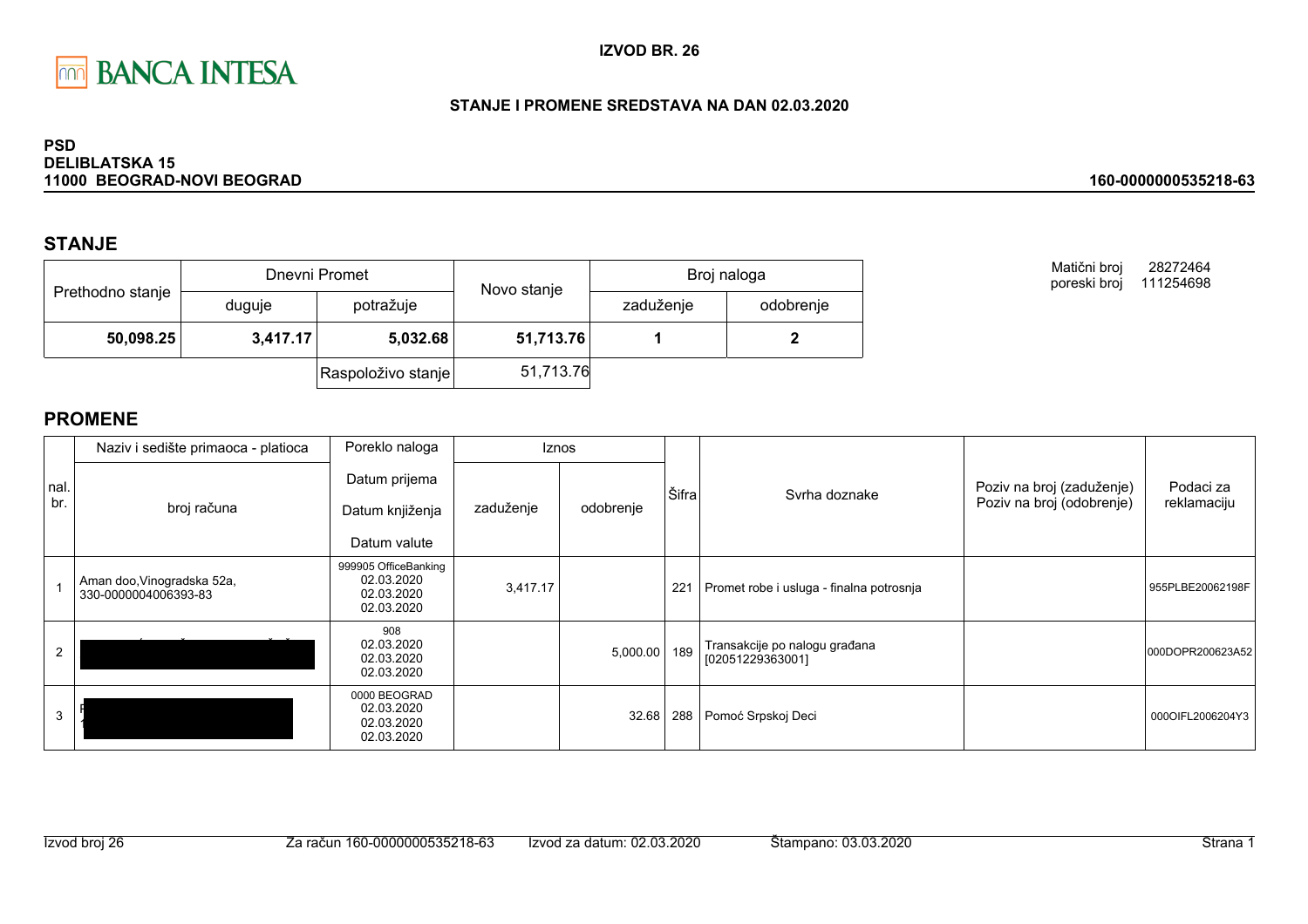Ukupno za račun 160-0000000535218-63<br>(postoji 3 naloga)

| 3.417.17<br>5,032.68<br>Ukupno dinara |
|---------------------------------------|
|---------------------------------------|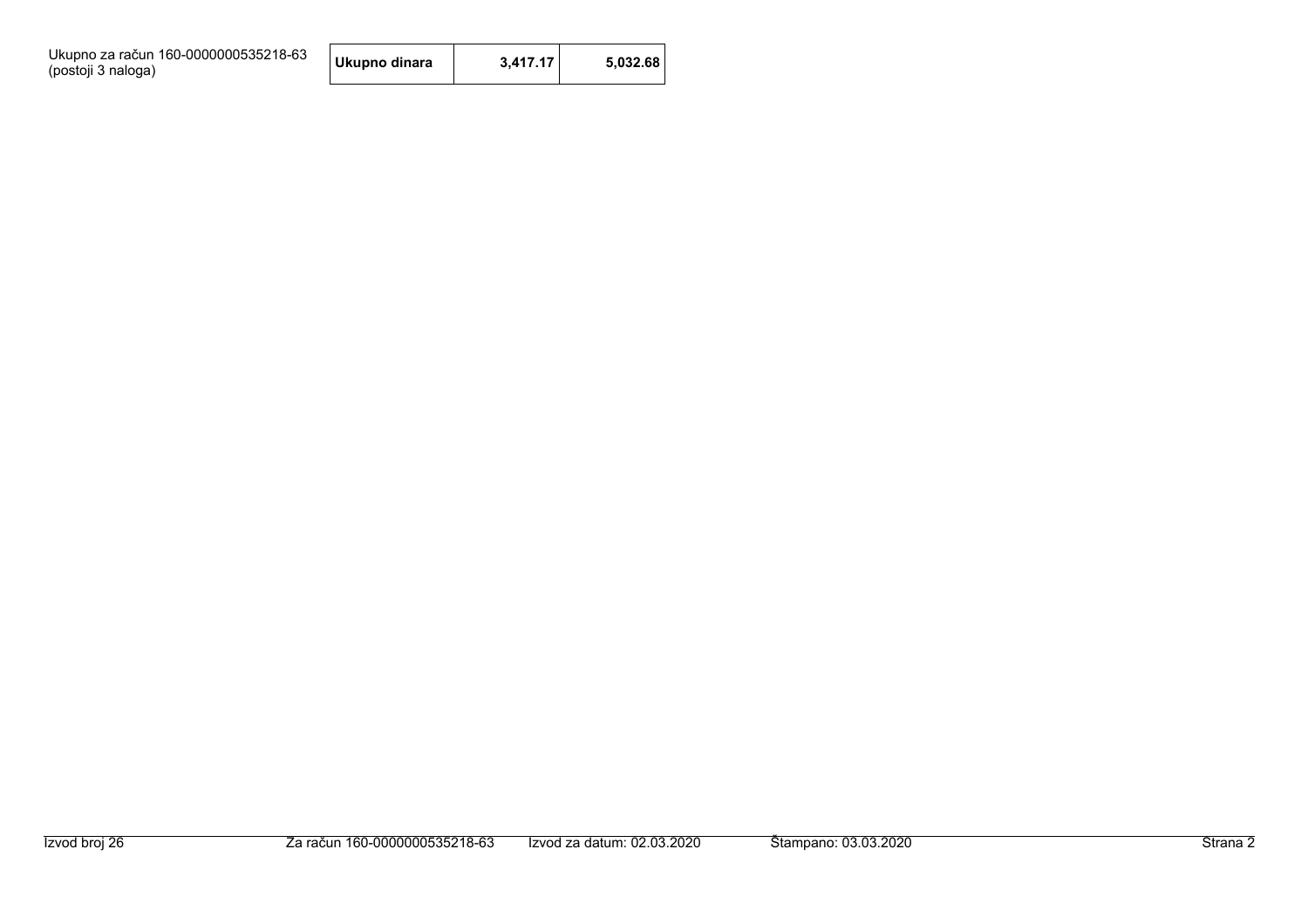

### STANJE I PROMENE SREDSTAVA NA DAN 03.03.2020

#### **PSD DELIBLATSKA 15** 11000 BEOGRAD-NOVI BEOGRAD

## **STANJE**

| Prethodno stanje |        | Dnevni Promet      | Novo stanje | Broj naloga |           |  |
|------------------|--------|--------------------|-------------|-------------|-----------|--|
|                  | duguje | potražuje          |             | zaduženje   | odobrenje |  |
| 51,713.76        | 0.00   | 49.28              | 51,763.04   |             |           |  |
|                  |        | Raspoloživo stanje | 51,763.04   |             |           |  |

Matični broj 28272464 poreski broj 111254698

160-0000000535218-63

|      | Naziv i sedište primaoca - platioca | Poreklo naloga<br>Iznos                                                                 |           |           |       |                                                                                                |                                                        |                          |
|------|-------------------------------------|-----------------------------------------------------------------------------------------|-----------|-----------|-------|------------------------------------------------------------------------------------------------|--------------------------------------------------------|--------------------------|
| nal. |                                     | Datum prijema                                                                           |           |           | Šifra | Syrha doznake                                                                                  | Poziv na broj (zaduženje)<br>Poziv na broj (odobrenje) | Podaci za<br>reklamaciju |
| br.  | broj računa                         | Datum knjiženja                                                                         | zaduženje | odobrenje |       |                                                                                                |                                                        |                          |
|      |                                     | Datum valute                                                                            |           |           |       |                                                                                                |                                                        |                          |
|      |                                     | 005108 Novi Beograd,<br>Milentija Popovića 7b<br>03.03.2020<br>03.03.2020<br>03.03.2020 |           | 49.28 221 |       | NEMANJA JOKSIMOVIĆ, debitna kartica<br>EX9281VEB0102909397,GOOGLE<br>*SERVICES,CCGOOGLE.COM,IE | 108MRER200630004,0000000<br>DV_20200303_1063681701P0   | 108MRER200630004         |

| Ukupno za račun 160-0000000535218-63<br>(postoji 1 naloga) | Ukupno dinara |  | 49.28 |
|------------------------------------------------------------|---------------|--|-------|
|------------------------------------------------------------|---------------|--|-------|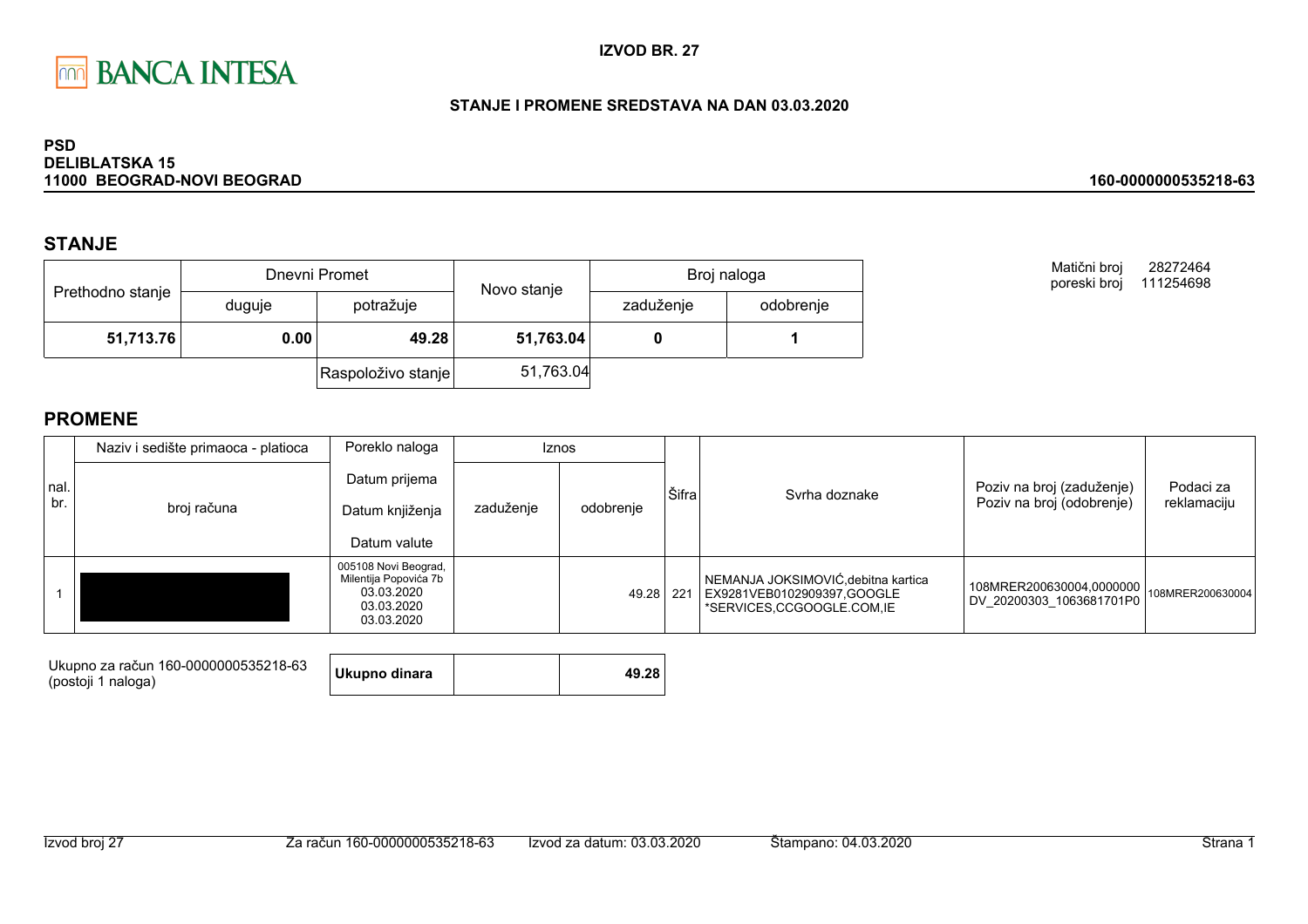

### STANJE I PROMENE SREDSTAVA NA DAN 04.03.2020

#### **PSD DELIBLATSKA 15** 11000 BEOGRAD-NOVI BEOGRAD

## **STANJE**

| Prethodno stanje |               | Dnevni Promet      | Novo stanje | Broj naloga |           |  |
|------------------|---------------|--------------------|-------------|-------------|-----------|--|
|                  | duguje        | potražuje          |             | zaduženje   | odobrenje |  |
| 51,763.04        | 0.00<br>11.78 |                    | 51,774.82   |             |           |  |
|                  |               | Raspoloživo stanje | 51,774.82   |             |           |  |

Matični broj 28272464 poreski broj 111254698

160-0000000535218-63

|             | Naziv i sedište primaoca - platioca | Poreklo naloga                                         | Iznos     |           |       |                                  |                                                        |                          |
|-------------|-------------------------------------|--------------------------------------------------------|-----------|-----------|-------|----------------------------------|--------------------------------------------------------|--------------------------|
| nal.<br>br. | broj računa                         | Datum prijema<br>Datum knjiženja<br>Datum valute       | zaduženje | odobrenje | Šifra | Svrha doznake                    | Poziv na broj (zaduženje)<br>Poziv na broj (odobrenje) | Podaci za<br>reklamaciju |
|             |                                     | 0000 BEOGRAD<br>04.03.2020<br>04.03.2020<br>04.03.2020 |           |           |       | 11.78   288   Pomoć Srpskoj Deci |                                                        | 0000IFL2006401CW         |

| Ukupno za račun 160-0000000535218-63<br>(postoji 1 naloga) | Ukupno dinara | 11.78 |
|------------------------------------------------------------|---------------|-------|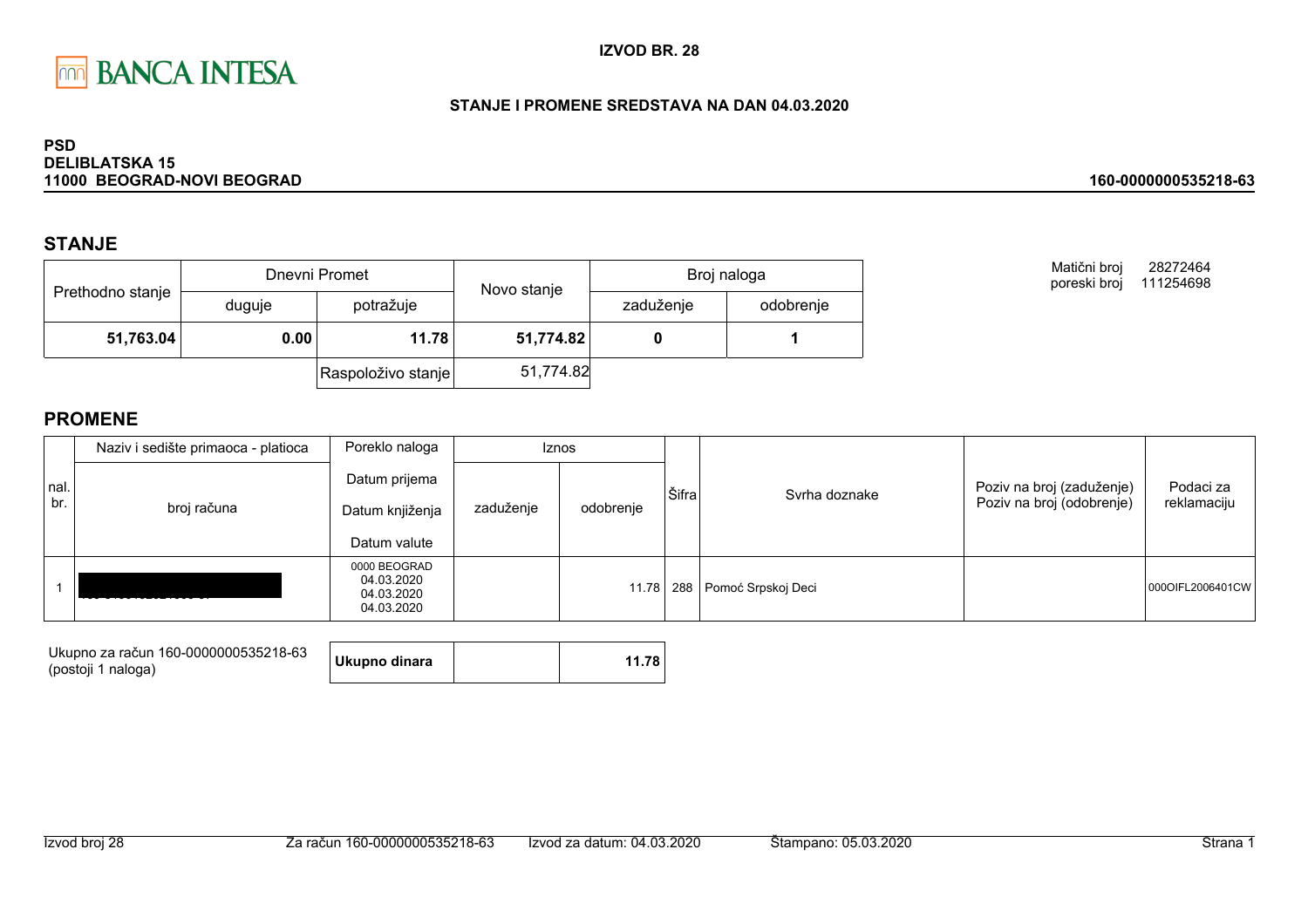

### STANJE I PROMENE SREDSTAVA NA DAN 05.03.2020

#### **PSD DELIBLATSKA 15** 11000 BEOGRAD-NOVI BEOGRAD

## **STANJE**

| Prethodno stanje |        | Dnevni Promet      | Novo stanje | Broj naloga |           |  |
|------------------|--------|--------------------|-------------|-------------|-----------|--|
|                  | duguje | potražuje          |             | zaduženje   | odobrenje |  |
| 51,774.82        | 0.00   | 11,009.41          | 62,784.23   |             |           |  |
|                  |        | Raspoloživo stanje | 62,784.23   |             |           |  |

Matični broj 28272464 poreski broj 111254698

160-0000000535218-63

|            | Naziv i sedište primaoca - platioca | Poreklo naloga                                                                                       |           | <b>Iznos</b> |       |                                              |                                                        |                          |
|------------|-------------------------------------|------------------------------------------------------------------------------------------------------|-----------|--------------|-------|----------------------------------------------|--------------------------------------------------------|--------------------------|
| nal<br>br. | broj računa                         | Datum prijema<br>Datum knjiženja<br>Datum valute                                                     | zaduženje | odobrenje    | Šifra | Syrha doznake                                | Poziv na broj (zaduženje)<br>Poziv na broj (odobrenje) | Podaci za<br>reklamaciju |
|            |                                     | <b>KOMERCIJALNA</b><br><b>BANKA A.D.</b><br><b>BEOGRAD</b><br>05.03.2020<br>05.03.2020<br>05.03.2020 |           | 6,000.00     |       | 289 Za porodicu Apostolovic [11005964912001] |                                                        | 000DOPR200651OW5         |
| 2          |                                     | <b>CREDIT AGRICOLE</b><br>BANKA AD, NOVI SAD<br>05.03.2020<br>05.03.2020<br>05.03.2020               |           | 5,000.00     | 290   | Pomoć Srpskoj deci [08700051101351]          | pomoć deci                                             | 000DOPR2006503LD         |
| 3          |                                     | 0000 BEOGRAD<br>05.03.2020<br>05.03.2020<br>05.03.2020                                               |           | 9.41         | 288   | Pomoć Srpskoj Deci                           |                                                        | 000OIFL2006505LE         |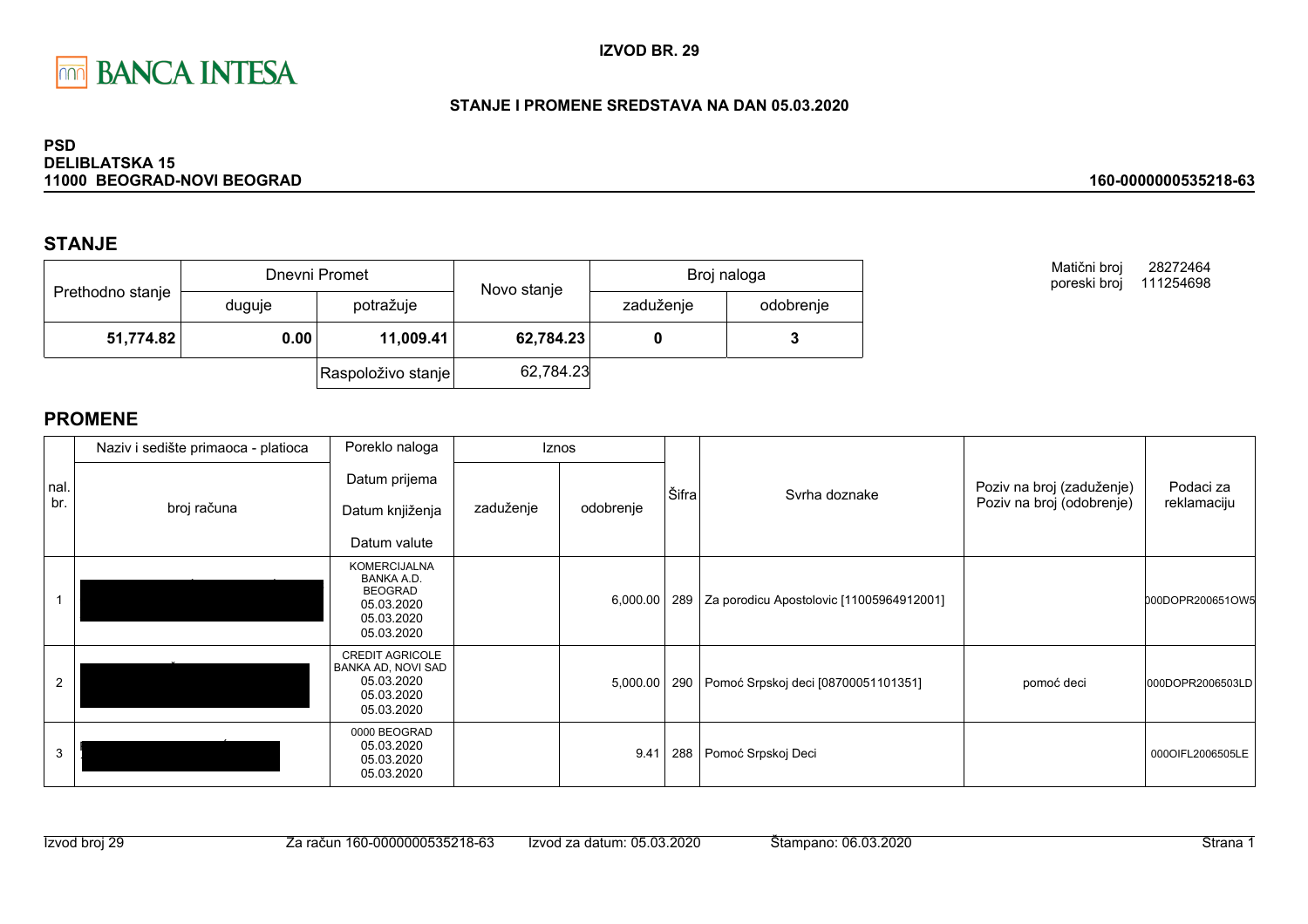| Ukupno za račun 160-0000000535218-63<br>(postoji 3 naloga) | Ukupno dinara |  | 11.009.41 |  |
|------------------------------------------------------------|---------------|--|-----------|--|
|------------------------------------------------------------|---------------|--|-----------|--|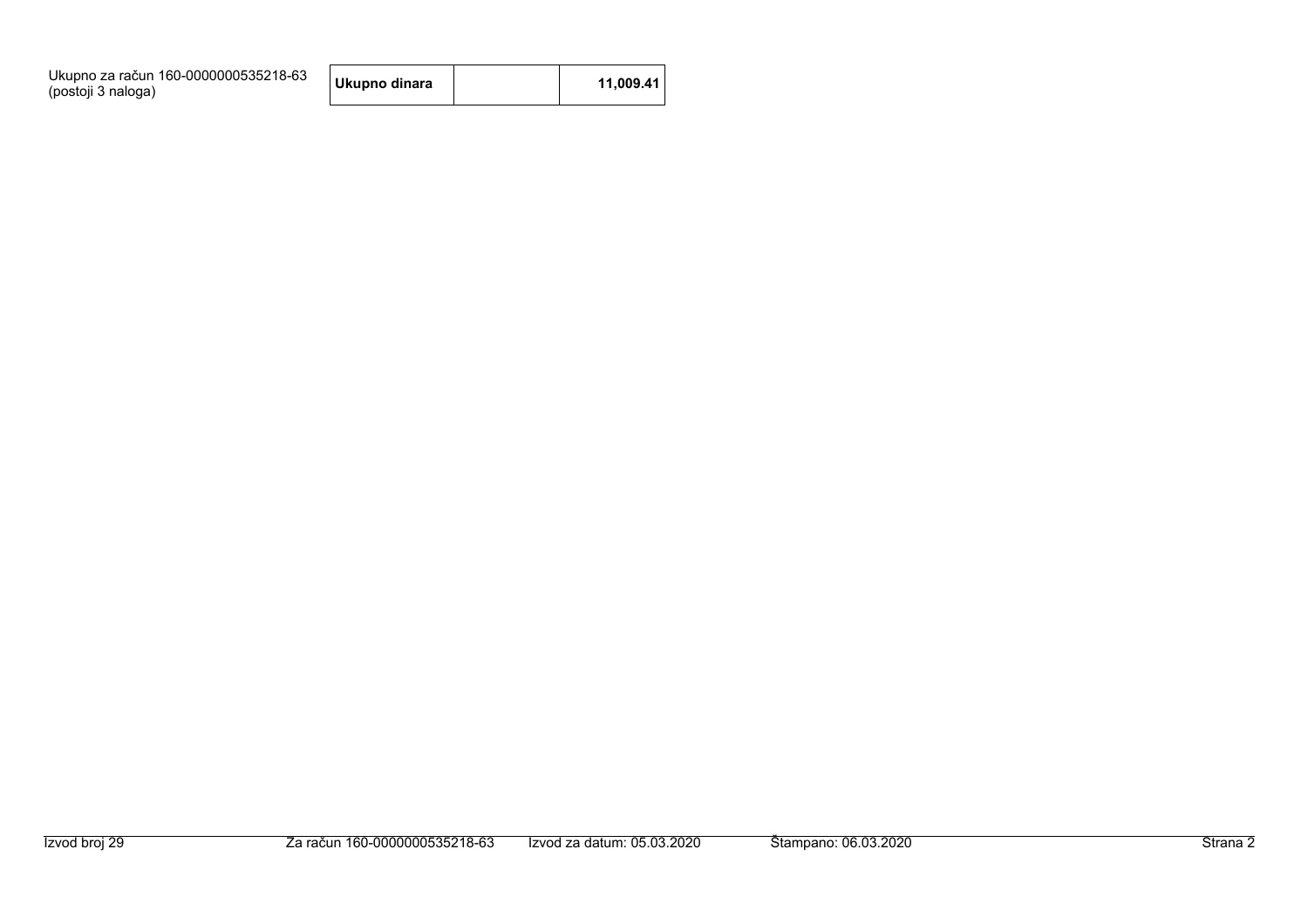

### STANJE I PROMENE SREDSTAVA NA DAN 06.03.2020

#### **PSD DELIBLATSKA 15** 11000 BEOGRAD-NOVI BEOGRAD

# **STANJE**

| Prethodno stanje |          | Dnevni Promet      | Novo stanje | Broj naloga |           |  |
|------------------|----------|--------------------|-------------|-------------|-----------|--|
|                  | duguje   | potražuje          |             | zaduženje   | odobrenje |  |
| 62,784.23        | 5,994.64 | 2,000.00           | 58,789.59   |             |           |  |
|                  |          | Raspoloživo stanje | 58,789.59   |             |           |  |

Matični broj 28272464 poreski broj 111254698

160-0000000535218-63

|      | Naziv i sedište primaoca - platioca                    | Poreklo naloga                                                 |           | Iznos     |       |                                          |                           |                  |
|------|--------------------------------------------------------|----------------------------------------------------------------|-----------|-----------|-------|------------------------------------------|---------------------------|------------------|
| nal. |                                                        | Datum prijema                                                  |           |           | Šifra |                                          | Poziv na broj (zaduženje) | Podaci za        |
| br.  | broj računa                                            | Datum knjiženja                                                | zaduženje | odobrenje |       | Svrha doznake                            | Poziv na broj (odobrenje) | reklamaciju      |
|      |                                                        | Datum valute                                                   |           |           |       |                                          |                           |                  |
|      | DOO Metal VM, 15 Novembar 121,<br>205-0000000049922-90 | 999905 OfficeBanking<br>06.03.2020<br>06.03.2020<br>06.03.2020 | 5,994.64  |           | 221   | Promet robe i usluga - finalna potrosnja |                           | 955PLBE2006614NP |
|      |                                                        | 0000 BEOGRAD<br>06.03.2020<br>06.03.2020<br>06.03.2020         |           | 2,000.00  |       | 289 Donacija                             |                           | 000OIFL200660794 |

| Ukupno za račun 160-0000000535218-63<br>(postoji 2 naloga) | Ukupno dinara | 5.994.64 | 2.000.00 |
|------------------------------------------------------------|---------------|----------|----------|
|------------------------------------------------------------|---------------|----------|----------|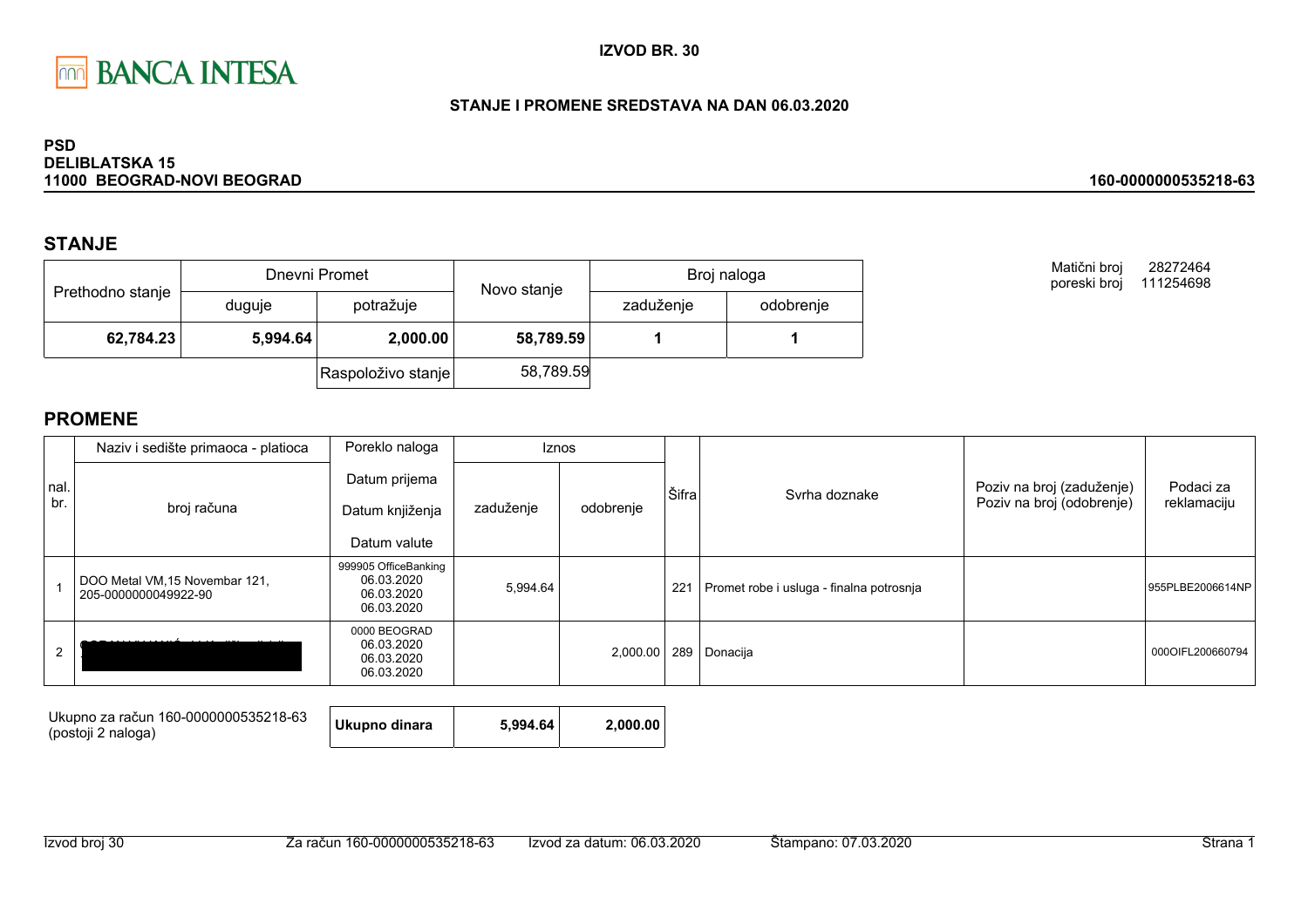

### STANJE I PROMENE SREDSTAVA NA DAN 09.03.2020

#### **PSD DELIBLATSKA 15** 11000 BEOGRAD-NOVI BEOGRAD

## **STANJE**

| Prethodno stanje  |        | Dnevni Promet      | Novo stanje | Broj naloga |           |  |
|-------------------|--------|--------------------|-------------|-------------|-----------|--|
|                   | duguje | potražuje          |             | zaduženje   | odobrenje |  |
| 58,789.59<br>0.00 |        | 573.27             | 59,362.86   |             |           |  |
|                   |        | Raspoloživo stanje | 59,362.86   |             |           |  |

Matični broj 28272464 poreski broj 111254698

160-0000000535218-63

|             | Naziv i sedište primaoca - platioca | Poreklo naloga<br><b>Iznos</b>                                                |           |           |       |                                       |                           |                  |
|-------------|-------------------------------------|-------------------------------------------------------------------------------|-----------|-----------|-------|---------------------------------------|---------------------------|------------------|
| nal.<br>br. |                                     | Datum prijema                                                                 |           |           | Sifra | Svrha doznake                         | Poziv na broj (zaduženje) | Podaci za        |
|             | broj računa                         | Datum knjiženja                                                               | zaduženje | odobrenje |       |                                       | Poziv na broj (odobrenje) | reklamaciju      |
|             |                                     | Datum valute                                                                  |           |           |       |                                       |                           |                  |
|             |                                     | Unicredit bank Srbija<br>ad Beograd<br>09.03.2020<br>09.03.2020<br>09.03.2020 |           | 500.00    | 288   | pomoc srpskoj deci [IZVTR00283946004] |                           | 000DOPR200690GS2 |
|             |                                     | 0000 BEOGRAD<br>09.03.2020<br>07.03.2020<br>07.03.2020                        |           | 73.27     | 288   | Pomoć Srpskoj Deci                    |                           | 0000IFL2006704MW |

| Ukupno za račun 160-0000000535218-63<br>(postoji 2 naloga) | Ukupno dinara |  | 573.27 |  |
|------------------------------------------------------------|---------------|--|--------|--|
|------------------------------------------------------------|---------------|--|--------|--|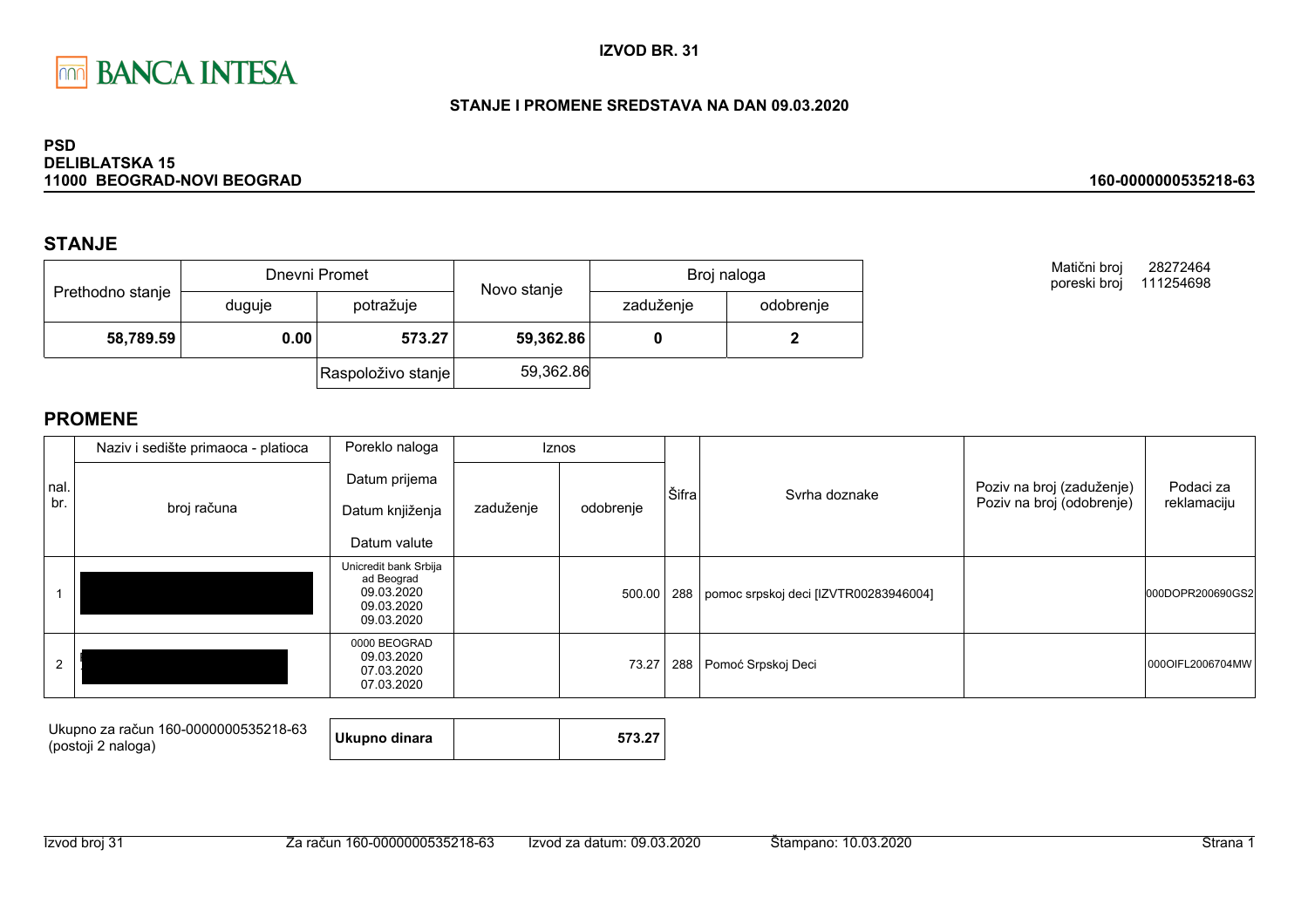

### STANJE I PROMENE SREDSTAVA NA DAN 10.03.2020

#### **PSD DELIBLATSKA 15** 11000 BEOGRAD-NOVI BEOGRAD

# **STANJE**

| Prethodno stanje |                     | Dnevni Promet      | Novo stanje | Broj naloga |           |  |
|------------------|---------------------|--------------------|-------------|-------------|-----------|--|
|                  | duguje              | potražuje          |             | zaduženje   | odobrenje |  |
|                  | 59,362.86<br>110.00 |                    | 59,252.86   |             |           |  |
|                  |                     | Raspoloživo stanje | 59,252.86   |             |           |  |

|                                                | Matični broj | 28272464              |        |
|------------------------------------------------|--------------|-----------------------|--------|
|                                                | poreski broj | 111254698             |        |
| Obračun provizije za usluge platnog prometa    |              |                       |        |
| Period                                         |              | 2020.03.01-2020.03.10 |        |
| Ukupna provizija                               |              |                       | 110.00 |
| Bezgotovinski nalozi                           |              |                       | 110.00 |
| Uplate / Isplate                               |              |                       |        |
| Prov. za vođenje rač.                          |              |                       | 0.00   |
| OsloboÄ'eno poreza po Ä?lanu 25. Zakona o PDV. |              |                       |        |

160-0000000535218-63

# **PROMENE**

|             | Poreklo naloga<br>Naziv i sedište primaoca - platioca                              |                                                                                         | <b>Iznos</b> |           |       |                                                                                             |                                                        |                          |
|-------------|------------------------------------------------------------------------------------|-----------------------------------------------------------------------------------------|--------------|-----------|-------|---------------------------------------------------------------------------------------------|--------------------------------------------------------|--------------------------|
| nal.<br>br. | broj računa                                                                        | Datum prijema<br>Datum knjiženja<br>Datum valute                                        | zaduženje    | odobrenje | Šifra | Syrha doznake                                                                               | Poziv na broj (zaduženje)<br>Poziv na broj (odobrenje) | Podaci za<br>reklamaciju |
|             | Banca Intesa AD Beograd, Milentija<br>Popovića 7b, Beograd<br>160-0000000090824-77 | 005108 Novi Beograd,<br>Milentija Popovića 7b<br>10.03.2020<br>10.03.2020<br>10.03.2020 | 110.00       |           | 221   | OBRAČUN TARIFE NA USLUGE PLATNOG<br>PROMETA ZA PERIOD: OD - 01-mar-2020<br>DO - 10-mar-2020 | 160000000053521863                                     | 108PLTR2007000Y2         |

Ukupno za račun 160-0000000535218-63 **Ukupno dinara** (postoji 1 naloga)

110.00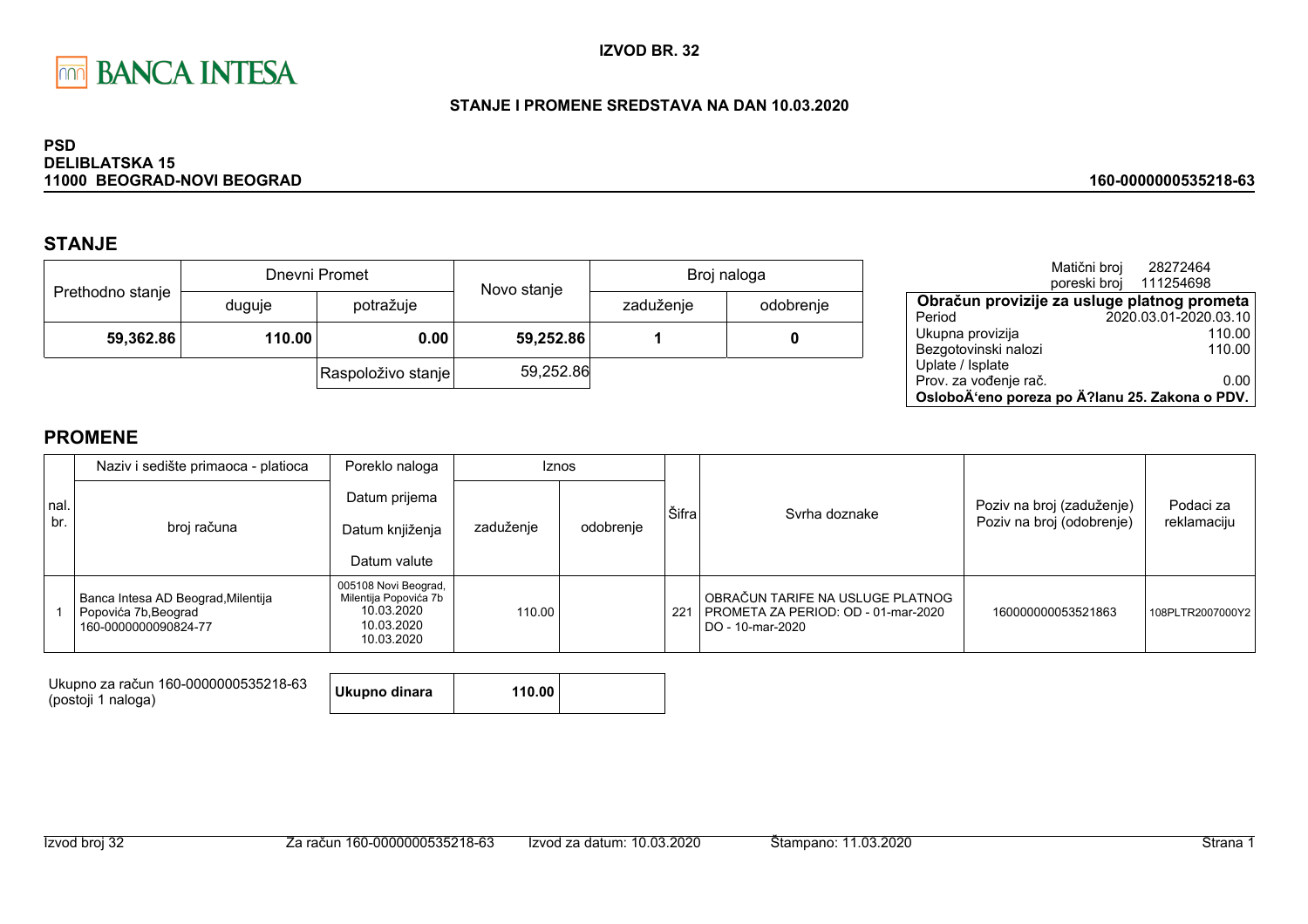

### STANJE I PROMENE SREDSTAVA NA DAN 12.03.2020

#### **PSD DELIBLATSKA 15** 11000 BEOGRAD-NOVI BEOGRAD

## **STANJE**

| Prethodno stanje |          | Dnevni Promet      | Novo stanje | Broj naloga |           |  |
|------------------|----------|--------------------|-------------|-------------|-----------|--|
|                  | duguje   | potražuje          |             | zaduženje   | odobrenje |  |
| 59,252.86        | 8,965.94 | 0.00               | 50,286.92   |             |           |  |
|                  |          | Raspoloživo stanje | 50,286.92   |             |           |  |

Matični broj 28272464 poreski broj 111254698

160-0000000535218-63

|              | Naziv i sedište primaoca - platioca                  | Poreklo naloga<br><b>Iznos</b>                                 |           |           |       |                                          |                                                        |                          |
|--------------|------------------------------------------------------|----------------------------------------------------------------|-----------|-----------|-------|------------------------------------------|--------------------------------------------------------|--------------------------|
| Inal.<br>br. | broj računa                                          | Datum prijema<br>Datum knjiženja<br>Datum valute               | zaduženje | odobrenje | Šifra | Svrha doznake                            | Poziv na broj (zaduženje)<br>Poziv na broj (odobrenje) | Podaci za<br>reklamaciju |
|              | STR NIKOLA, Palih boraca 57,<br>325-9500600057071-42 | 999905 OfficeBanking<br>12.03.2020<br>12.03.2020<br>12.03.2020 | 8.965.94  |           | 221   | Promet robe i usluga - finalna potrosnja |                                                        | 955PLBE200720T8C         |

| Ukupno za račun 160-0000000535218-63 | Ukupno dinara | 8.965.94 |  |
|--------------------------------------|---------------|----------|--|
| (postoji 1 naloga)                   |               |          |  |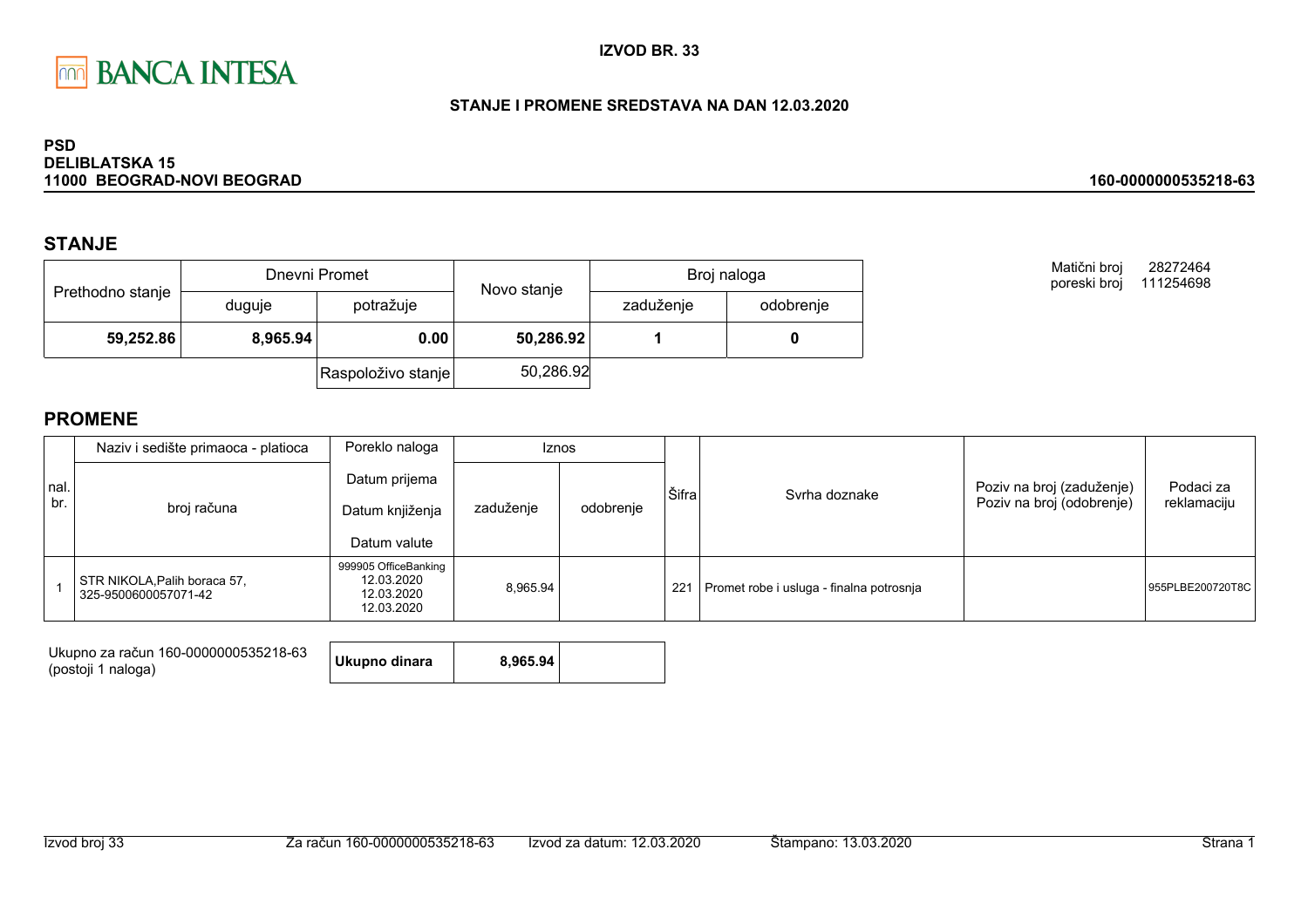

### STANJE I PROMENE SREDSTAVA NA DAN 16.03.2020

#### **PSD DELIBLATSKA 15** 11000 BEOGRAD-NOVI BEOGRAD

## **STANJE**

|                  |          | Dnevni Promet      | Novo stanje |           | Broj naloga |
|------------------|----------|--------------------|-------------|-----------|-------------|
| Prethodno stanje | duguje   | potražuje          |             | zaduženje | odobrenje   |
| 50,286.92        | 3,003.52 | 31.62              | 47,315.02   |           |             |
|                  |          | Raspoloživo stanje | 47,315.02   |           |             |

Matični broj 28272464 poreski broj 111254698

160-0000000535218-63

|      | Naziv i sedište primaoca - platioca                                         | Poreklo naloga                                                 |           | <b>Iznos</b> |       |                                                                          |                           |                  |
|------|-----------------------------------------------------------------------------|----------------------------------------------------------------|-----------|--------------|-------|--------------------------------------------------------------------------|---------------------------|------------------|
| nal. |                                                                             | Datum prijema                                                  |           |              | Šifra |                                                                          | Poziv na broj (zaduženje) | Podaci za        |
| br.  | broj računa                                                                 | Datum knjiženja                                                | zaduženje | odobrenje    |       | Syrha doznake                                                            | Poziv na broj (odobrenje) | reklamaciju      |
|      |                                                                             | Datum valute                                                   |           |              |       |                                                                          |                           |                  |
|      | PTP DIS, Bulevar oslobodjenja 1b, 11319<br>Kraljevo<br>205-0000000000001-85 | 999905 OfficeBanking<br>16.03.2020<br>16.03.2020<br>16.03.2020 | 3,003.52  |              | 221   | Promet robe i usluga - finalna potrosnja -<br>akcija za porodicu Šipetić |                           | 955PLBE20076018X |
|      |                                                                             | 0000 BEOGRAD<br>16.03.2020<br>16.03.2020<br>16.03.2020         |           | 31.62        | 288   | Pomoć Srpskoj Deci                                                       |                           | 0000IFL200760CPO |

| Ukupno za račun 160-0000000535218-63<br>(postoji 2 naloga) | Ukupno dinara | 3.003.52 | 31.62 |
|------------------------------------------------------------|---------------|----------|-------|
|------------------------------------------------------------|---------------|----------|-------|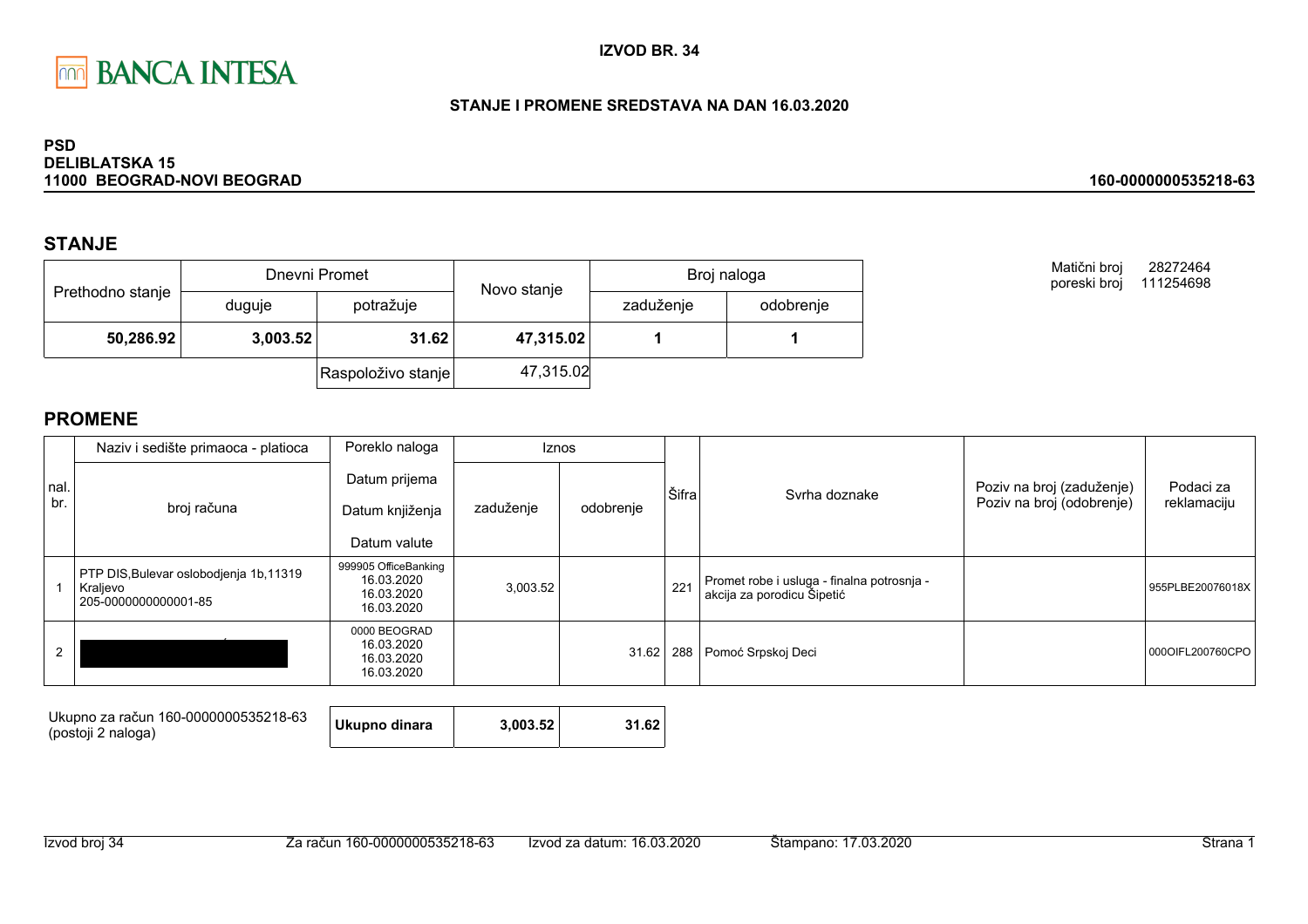

### STANJE I PROMENE SREDSTAVA NA DAN 17.03.2020

#### **PSD DELIBLATSKA 15** 11000 BEOGRAD-NOVI BEOGRAD

## **STANJE**

|                  |        | Dnevni Promet      | Novo stanje | Broj naloga |           |  |
|------------------|--------|--------------------|-------------|-------------|-----------|--|
| Prethodno stanje | duguje | potražuje          |             | zaduženje   | odobrenje |  |
| 47,315.02        | 0.00   | 27.37              | 47,342.39   |             |           |  |
|                  |        | Raspoloživo stanje | 47,342.39   |             |           |  |

Matični broj 28272464 poreski broj 111254698

160-0000000535218-63

|             | Naziv i sedište primaoca - platioca | Poreklo naloga                                         |           | <b>Iznos</b> |       |                        |                                                        |                          |
|-------------|-------------------------------------|--------------------------------------------------------|-----------|--------------|-------|------------------------|--------------------------------------------------------|--------------------------|
| nal.<br>br. | broj računa                         | Datum prijema<br>Datum knjiženja<br>Datum valute       | zaduženje | odobrenje    | Šifra | Syrha doznake          | Poziv na broj (zaduženje)<br>Poziv na broj (odobrenje) | Podaci za<br>reklamaciju |
|             |                                     | 0000 BEOGRAD<br>17.03.2020<br>17.03.2020<br>17.03.2020 |           | 27.37        |       | 288 Pomoć Srpskoj Deci |                                                        | 000OIFL2007704MJ         |

| Ukupno za račun 160-0000000535218-63 | Ukupno dinara | 27.37 |
|--------------------------------------|---------------|-------|
| (postoji 1 naloga)                   |               |       |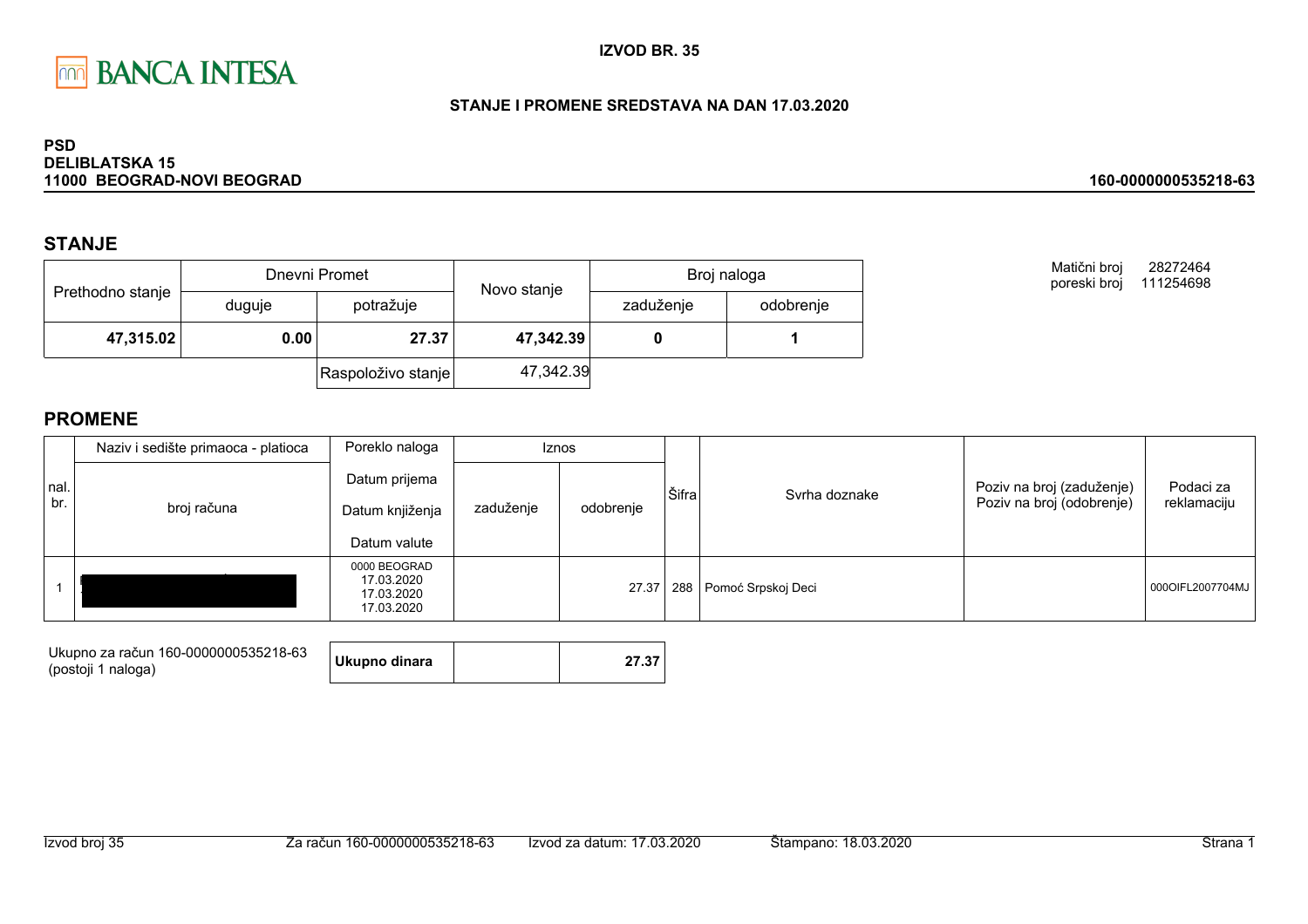

### STANJE I PROMENE SREDSTAVA NA DAN 20.03.2020

#### **PSD DELIBLATSKA 15** 11000 BEOGRAD-NOVI BEOGRAD

# **STANJE**

|                  |        | Dnevni Promet      | Novo stanje | Broj naloga |           |  |
|------------------|--------|--------------------|-------------|-------------|-----------|--|
| Prethodno stanje | duguje | potražuje          |             | zaduženje   | odobrenje |  |
| 47,342.39        | 110.00 | 0.00               | 47,232.39   |             |           |  |
|                  |        | Raspoloživo stanje | 47,232.39   |             |           |  |

|                                                | Matični broj | 28272464               |        |
|------------------------------------------------|--------------|------------------------|--------|
|                                                |              | poreski broj 111254698 |        |
| Obračun provizije za usluge platnog prometa    |              |                        |        |
| Period                                         |              | 2020.03.11-2020.03.20  |        |
| Ukupna provizija                               |              |                        | 110.00 |
| Bezgotovinski nalozi                           |              |                        | 110.00 |
| Uplate / Isplate                               |              |                        |        |
| Prov. za vođenje rač.                          |              |                        | 0.00   |
| OsloboÄ'eno poreza po Ä?lanu 25. Zakona o PDV. |              |                        |        |

160-0000000535218-63

# **PROMENE**

|             | Naziv i sedište primaoca - platioca                                                | Poreklo naloga                                                                          | <b>Iznos</b> |           |       |                                                                                             |                                                        |                          |
|-------------|------------------------------------------------------------------------------------|-----------------------------------------------------------------------------------------|--------------|-----------|-------|---------------------------------------------------------------------------------------------|--------------------------------------------------------|--------------------------|
| nal.<br>br. | broj računa                                                                        | Datum prijema<br>Datum knjiženja<br>Datum valute                                        | zaduženje    | odobrenje | Šifra | Syrha doznake                                                                               | Poziv na broj (zaduženje)<br>Poziv na broj (odobrenje) | Podaci za<br>reklamaciju |
|             | Banca Intesa AD Beograd, Milentija<br>Popovića 7b, Beograd<br>160-0000000090824-77 | 005108 Novi Beograd,<br>Milentija Popovića 7b<br>20.03.2020<br>20.03.2020<br>20.03.2020 | 110.00       |           | -221  | OBRAČUN TARIFE NA USLUGE PLATNOG<br>PROMETA ZA PERIOD: OD - 11-mar-2020<br>DO - 20-mar-2020 | 160000000053521863                                     | 108PLTR2008000WD         |

Ukupno za račun 160-0000000535218-63 (postoji 1 naloga)

**Ukupno dinara** 110.00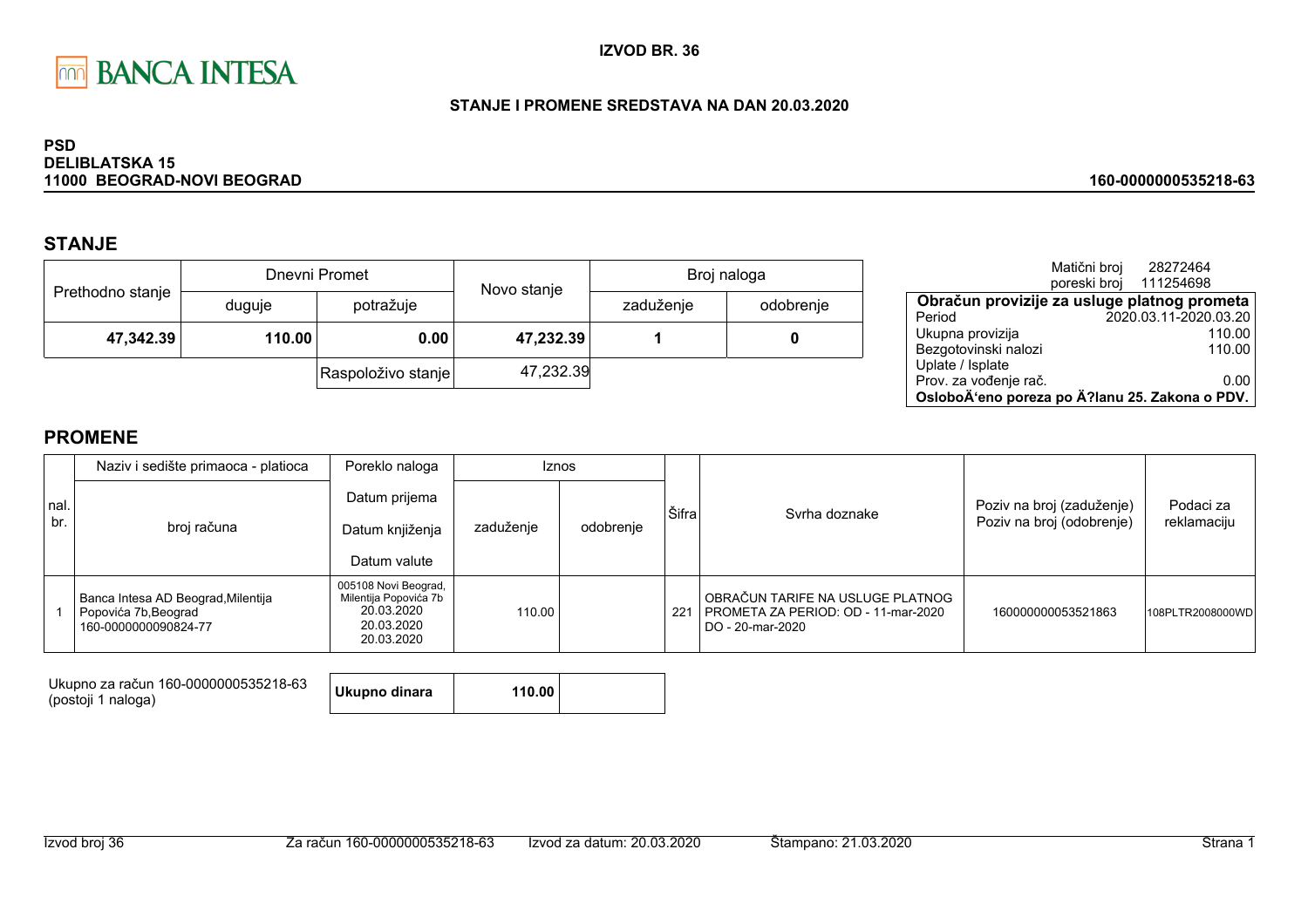

### STANJE I PROMENE SREDSTAVA NA DAN 23.03.2020

#### **PSD DELIBLATSKA 15** 11000 BEOGRAD-NOVI BEOGRAD

## **STANJE**

|                  |          | Dnevni Promet      | Novo stanje | Broj naloga |           |  |
|------------------|----------|--------------------|-------------|-------------|-----------|--|
| Prethodno stanje | duguje   | potražuje          |             | zaduženje   | odobrenje |  |
| 47,232.39        | 4,009.42 | 500.00             | 43,722.97   |             |           |  |
|                  |          | Raspoloživo stanje | 43,722.97   |             |           |  |

Matični broj 28272464 poreski broj 111254698

160-0000000535218-63

|      | Naziv i sedište primaoca - platioca                                    | Poreklo naloga                                                 |           | <b>Iznos</b> |       |                                                                          |                           |                  |
|------|------------------------------------------------------------------------|----------------------------------------------------------------|-----------|--------------|-------|--------------------------------------------------------------------------|---------------------------|------------------|
| nal. |                                                                        | Datum prijema                                                  |           |              | Šifra | Svrha doznake                                                            | Poziv na broj (zaduženje) | Podaci za        |
| br.  | broj računa                                                            | Datum knjiženja                                                | zaduženje | odobrenje    |       |                                                                          | Poziv na broj (odobrenje) | reklamaciju      |
|      |                                                                        | Datum valute                                                   |           |              |       |                                                                          |                           |                  |
|      | MERCATOR-S DOO NOVI SAD, Temerinski<br>put 50,<br>105-0000000800114-49 | 999905 OfficeBanking<br>23.03.2020<br>23.03.2020<br>23.03.2020 | 4,009.42  |              | 221   | Promet robe i usluga - finalna potrosnja -<br>Donacija za porodicu Savić | 129-PF-3 / 2020           | 955PLBE200800Z4G |
|      |                                                                        | 0000 BEOGRAD<br>23.03.2020<br>23.03.2020<br>23.03.2020         |           | 500.00       | 289   | Pomoć porodici Adamovic                                                  |                           | 000OIFL200838011 |

| Ukupno za račun 160-0000000535218-63<br>(postoji 2 naloga) | Ukupno dinara | 4.009.42 | 500.00 |
|------------------------------------------------------------|---------------|----------|--------|
|------------------------------------------------------------|---------------|----------|--------|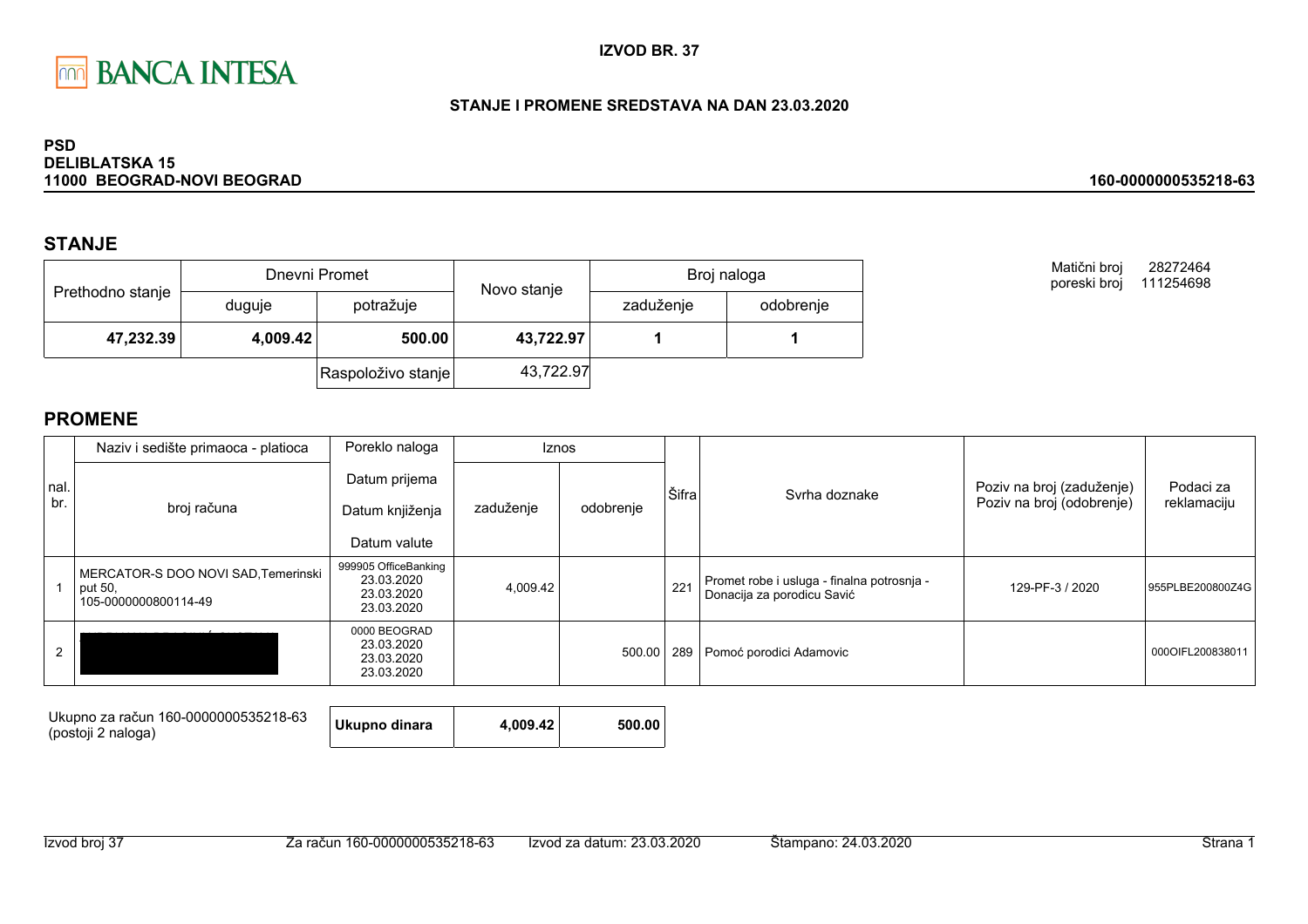

### STANJE I PROMENE SREDSTAVA NA DAN 24.03.2020

#### **PSD DELIBLATSKA 15** 11000 BEOGRAD-NOVI BEOGRAD

## **STANJE**

| Prethodno stanje |        | Dnevni Promet      | Novo stanje | Broj naloga |           |  |
|------------------|--------|--------------------|-------------|-------------|-----------|--|
|                  | duguje | potražuje          |             | zaduženje   | odobrenje |  |
| 43,722.97        | 0.00   | 403.16             | 44,126.13   |             |           |  |
|                  |        | Raspoloživo stanje | 44,126.13   |             |           |  |

Matični broj 28272464 poreski broj 111254698

160-0000000535218-63

|             | Naziv i sedište primaoca - platioca | Poreklo naloga                                         | Iznos     |           |       |                        |                                                        |                          |
|-------------|-------------------------------------|--------------------------------------------------------|-----------|-----------|-------|------------------------|--------------------------------------------------------|--------------------------|
| nal.<br>br. | broj računa                         | Datum prijema<br>Datum knjiženja<br>Datum valute       | zaduženje | odobrenje | Šifra | Syrha doznake          | Poziv na broj (zaduženje)<br>Poziv na broj (odobrenje) | Podaci za<br>reklamaciju |
|             |                                     | 0000 BEOGRAD<br>24.03.2020<br>24.03.2020<br>24.03.2020 |           | 403.16    |       | 288 Pomoć Srpskoj Deci |                                                        | 000OIFL200846659         |

| Ukupno za račun 160-0000000535218-63 | Ukupno dinara | 403.16 |
|--------------------------------------|---------------|--------|
| (postoji 1 naloga)                   |               |        |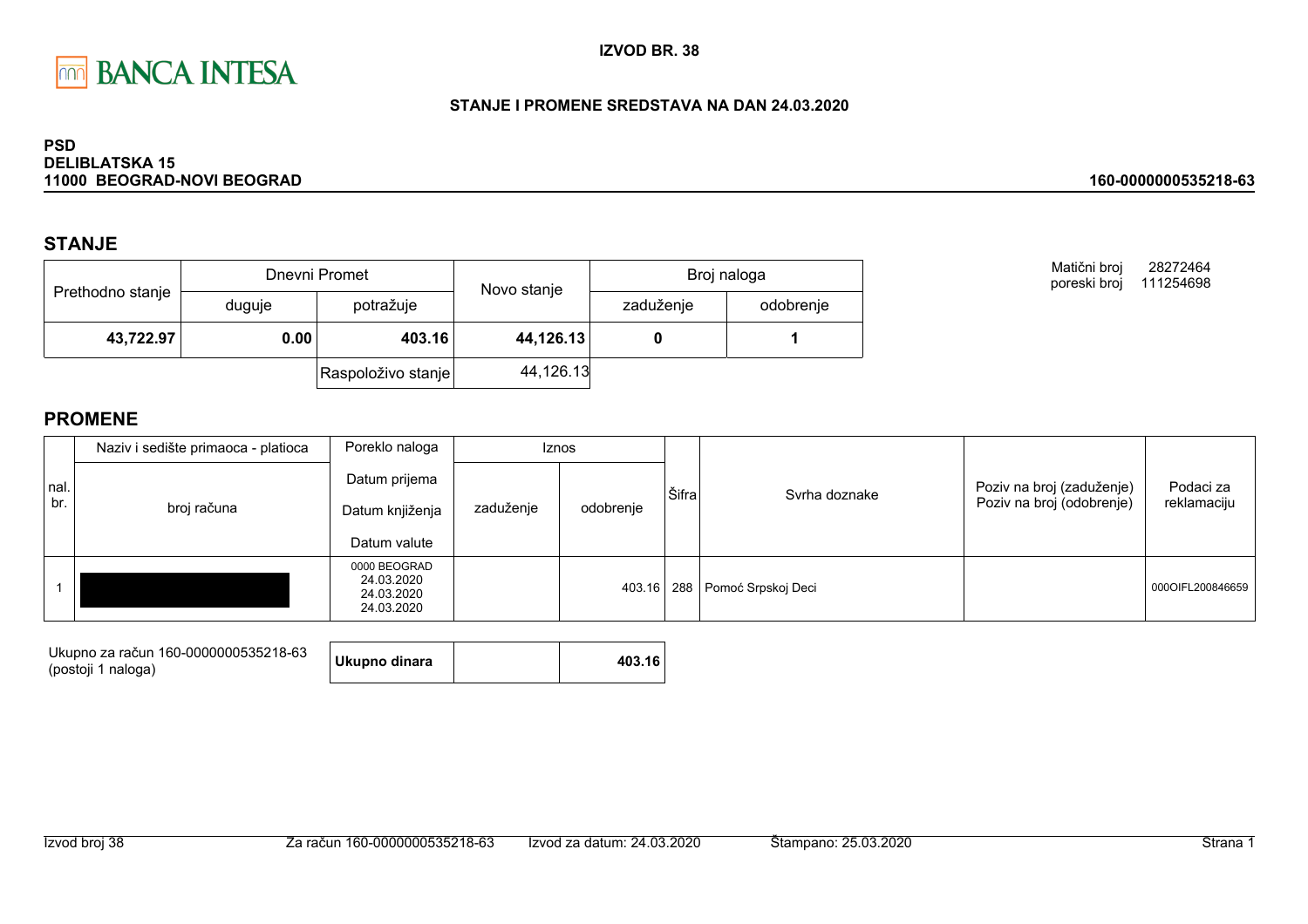

### STANJE I PROMENE SREDSTAVA NA DAN 25.03.2020

#### **PSD DELIBLATSKA 15** 11000 BEOGRAD-NOVI BEOGRAD

## **STANJE**

| Prethodno stanje |          | Dnevni Promet      | Novo stanje | Broj naloga |           |  |
|------------------|----------|--------------------|-------------|-------------|-----------|--|
|                  | duguje   | potražuje          |             | zaduženje   | odobrenje |  |
| 44,126.13        | 7,000.00 | 0.00               | 37,126.13   |             |           |  |
|                  |          | Raspoloživo stanje | 37,126.13   |             |           |  |

Matični broj 28272464 poreski broj 111254698

160-0000000535218-63

|              | Naziv i sedište primaoca - platioca                       | Poreklo naloga                                                 | <b>Iznos</b> |           |       |                                                         |                                                        |                          |
|--------------|-----------------------------------------------------------|----------------------------------------------------------------|--------------|-----------|-------|---------------------------------------------------------|--------------------------------------------------------|--------------------------|
| Inal.<br>br. | broj računa                                               | Datum prijema<br>zaduženje<br>Datum knjiženja<br>Datum valute  |              | odobrenje | Šifra | Syrha doznake                                           | Poziv na broj (zaduženje)<br>Poziv na broj (odobrenje) | Podaci za<br>reklamaciju |
|              | STR DUGME, Marka Stojanovica 280,<br>205-0000000013663-33 | 999905 OfficeBanking<br>25.03.2020<br>25.03.2020<br>25.03.2020 | 7,000.00     |           | 221   | Promet robe i usluga - Donacija za porodicu<br>Stanculi |                                                        | 955PLBE20084AAPU         |

| Ukupno za račun 160-0000000535218-63<br>(postoji 1 naloga) | Ukupno dinara | 7,000.00 |  |
|------------------------------------------------------------|---------------|----------|--|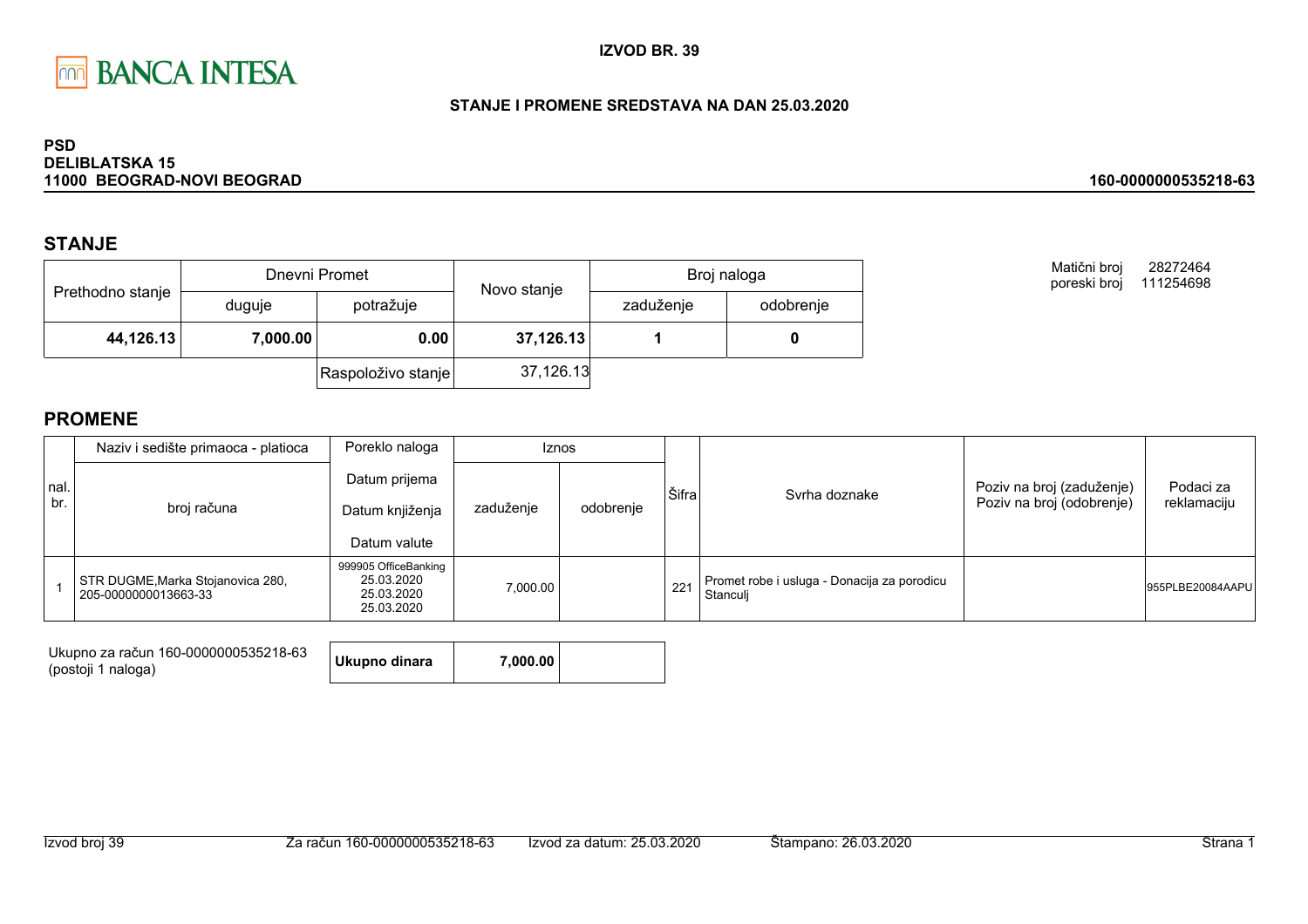

### STANJE I PROMENE SREDSTAVA NA DAN 28.03.2020

#### **PSD DELIBLATSKA 15** 11000 BEOGRAD-NOVI BEOGRAD

## **STANJE**

| Prethodno stanje |        | Dnevni Promet      | Novo stanje | Broj naloga |           |  |
|------------------|--------|--------------------|-------------|-------------|-----------|--|
|                  | duguje | potražuje          |             | zaduženje   | odobrenje |  |
| 37,126.13        | 0.00   | 65.65              | 37,191.78   |             |           |  |
|                  |        | Raspoloživo stanje | 37,191.78   |             |           |  |

Matični broj 28272464 poreski broj 111254698

160-0000000535218-63

|             | Naziv i sedište primaoca - platioca | Poreklo naloga                                         | <b>Iznos</b>           |       |       |                        |                                                        |                          |
|-------------|-------------------------------------|--------------------------------------------------------|------------------------|-------|-------|------------------------|--------------------------------------------------------|--------------------------|
| nal.<br>br. | broj računa                         | Datum prijema<br>Datum knjiženja<br>Datum valute       | zaduženje<br>odobrenje |       | Šifra | Svrha doznake          | Poziv na broj (zaduženje)<br>Poziv na broj (odobrenje) | Podaci za<br>reklamaciju |
|             |                                     | 0000 BEOGRAD<br>28.03.2020<br>28.03.2020<br>28.03.2020 |                        | 65.65 |       | 288 Pomoć Srpskoj Deci |                                                        | 000OIFL200882652         |

| Ukupno za račun 160-0000000535218-63 | Ukupno dinara | 65.65 |
|--------------------------------------|---------------|-------|
| (postoji 1 naloga)                   |               |       |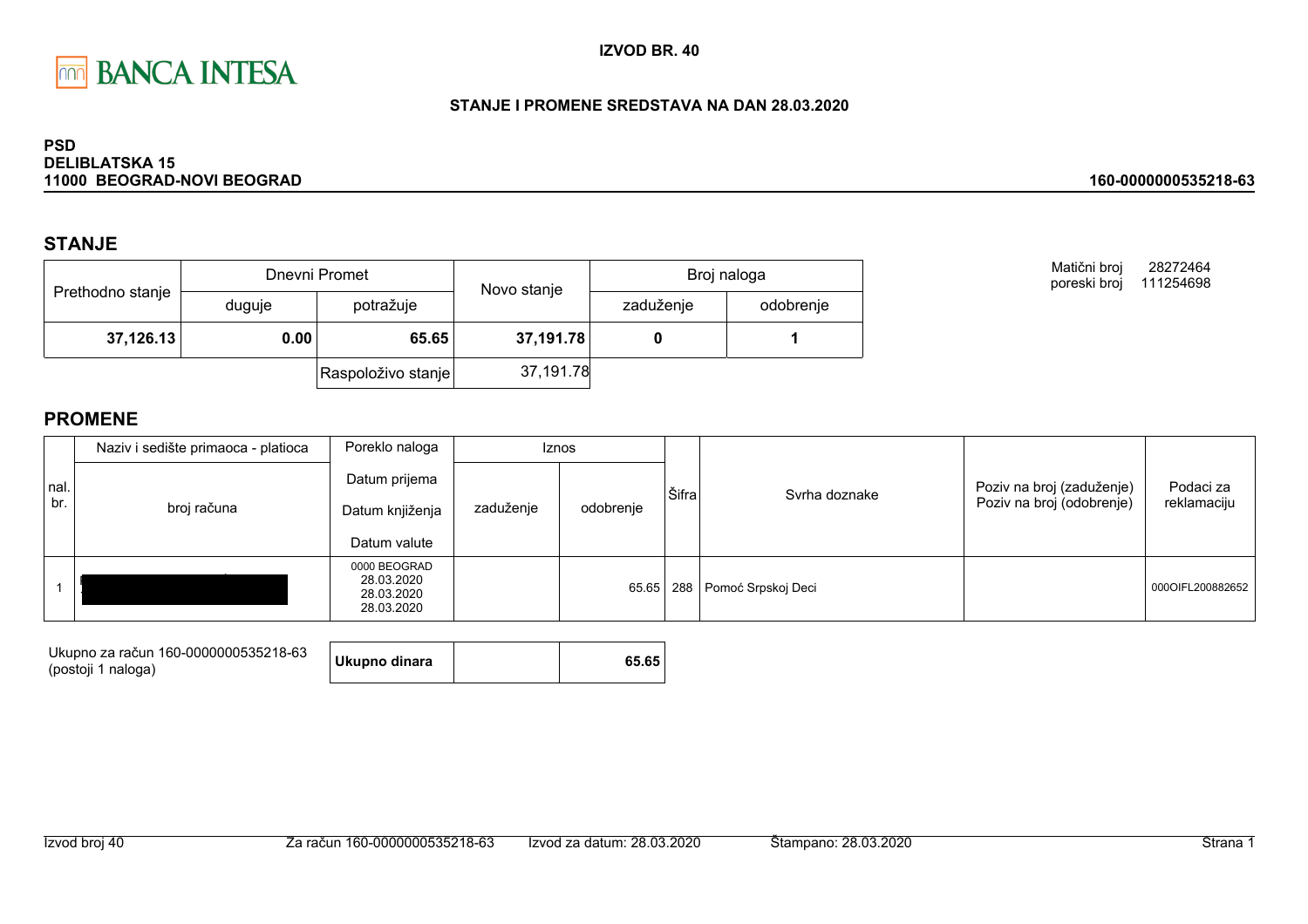

### STANJE I PROMENE SREDSTAVA NA DAN 30.03.2020

#### **PSD DELIBLATSKA 15** 11000 BEOGRAD-NOVI BEOGRAD

## **STANJE**

| Prethodno stanje |        | Dnevni Promet      | Novo stanje | Broj naloga |           |  |
|------------------|--------|--------------------|-------------|-------------|-----------|--|
|                  | duguje | potražuje          |             | zaduženje   | odobrenje |  |
| 37,191.78        | 0.00   | 45.83              | 37,237.61   |             |           |  |
|                  |        | Raspoloživo stanje | 37,237.61   |             |           |  |

Matični broj 28272464 poreski broj 111254698

160-0000000535218-63

|             | Naziv i sedište primaoca - platioca | Poreklo naloga                                         | <b>Iznos</b> |           |       |                        |                                                        |                          |
|-------------|-------------------------------------|--------------------------------------------------------|--------------|-----------|-------|------------------------|--------------------------------------------------------|--------------------------|
| nal.<br>br. | broj računa                         | Datum prijema<br>Datum knjiženja<br>Datum valute       | zaduženje    | odobrenje | Šifra | Syrha doznake          | Poziv na broj (zaduženje)<br>Poziv na broj (odobrenje) | Podaci za<br>reklamaciju |
|             |                                     | 0000 BEOGRAD<br>30.03.2020<br>29.03.2020<br>29.03.2020 |              | 45.83     |       | 288 Pomoć Srpskoj Deci |                                                        | 000OIFL200902132         |

| Ukupno za račun 160-0000000535218-63 |               |       |
|--------------------------------------|---------------|-------|
| (postoji 1 naloga)                   | Ukupno dinara | 45.83 |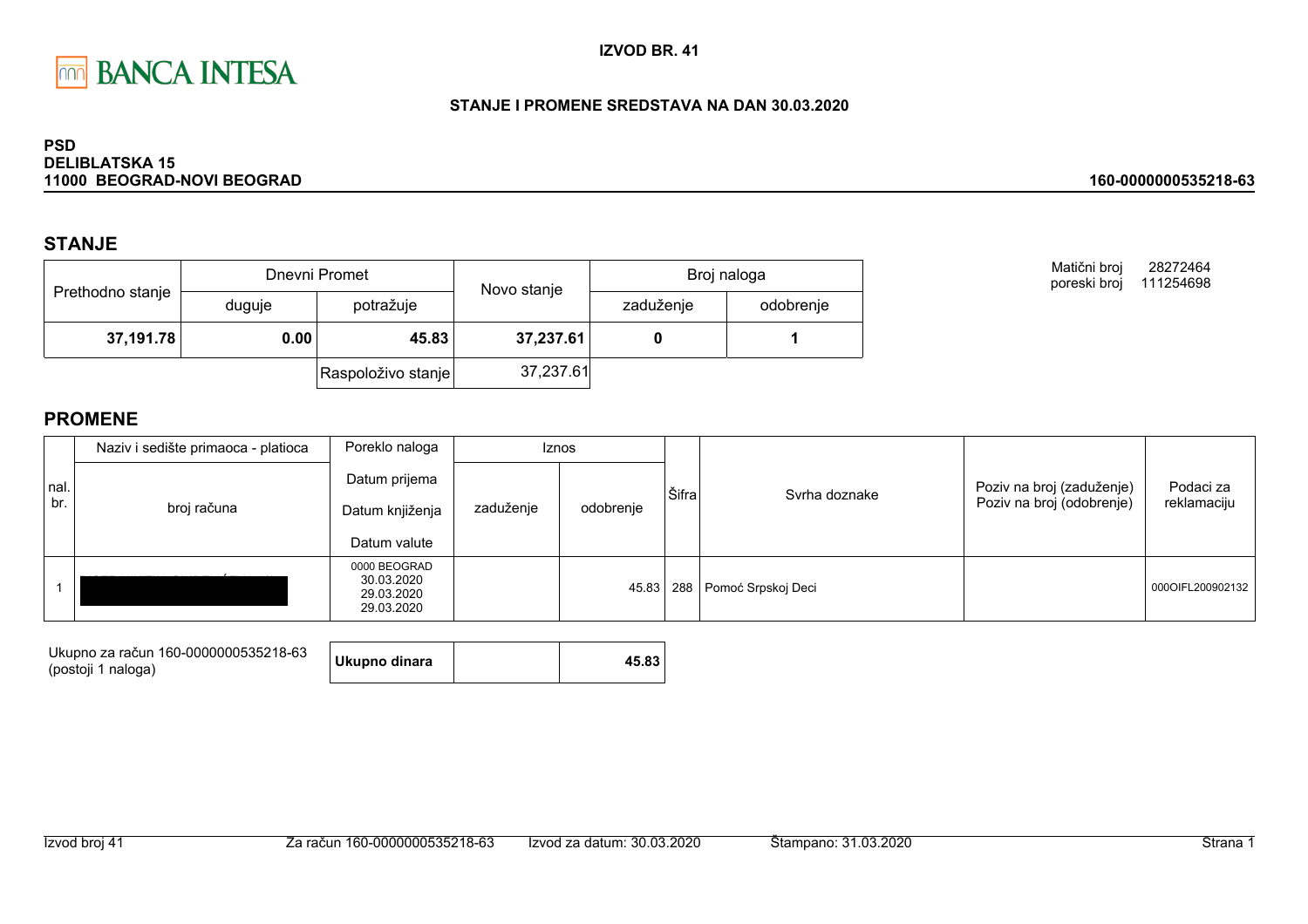

### STANJE I PROMENE SREDSTAVA NA DAN 31.03.2020

#### **PSD DELIBLATSKA 15** 11000 BEOGRAD-NOVI BEOGRAD

# **STANJE**

|                  | Dnevni Promet |                    | Novo stanje | Broj naloga |           |  |
|------------------|---------------|--------------------|-------------|-------------|-----------|--|
| Prethodno stanje | duguje        | potražuje          |             | zaduženje   | odobrenje |  |
| 37,237.61        | 695.00        | 0.00               | 36,542.61   |             | 0         |  |
|                  |               | Raspoloživo stanje | 36,542.61   |             |           |  |

|                                                | Matični broj<br>poreski broj | 28272464<br>111254698 |        |
|------------------------------------------------|------------------------------|-----------------------|--------|
| Obračun provizije za usluge platnog prometa    |                              |                       |        |
| Period                                         |                              | 2020.03.21-2020.03.31 |        |
| Ukupna provizija                               |                              |                       | 595.00 |
| Bezgotovinski nalozi                           |                              |                       | 110.00 |
| Uplate / Isplate                               |                              |                       |        |
| Prov. za vođenje rač.                          |                              |                       | 485.00 |
| OsloboÄ'eno poreza po Ä?lanu 25. Zakona o PDV. |                              |                       |        |

160-0000000535218-63

|             | Poreklo naloga<br>Naziv i sedište primaoca - platioca                                |                                                                                         |           | <b>Iznos</b> |       |                                                                                             |                                                        |                          |
|-------------|--------------------------------------------------------------------------------------|-----------------------------------------------------------------------------------------|-----------|--------------|-------|---------------------------------------------------------------------------------------------|--------------------------------------------------------|--------------------------|
| nal.<br>br. | broj računa                                                                          | Datum prijema<br>Datum knjiženja<br>Datum valute                                        | zaduženje | odobrenje    | Šifra | Syrha doznake                                                                               | Poziv na broj (zaduženje)<br>Poziv na broj (odobrenje) | Podaci za<br>reklamaciju |
|             | Banca Intesa AD Beograd, Milentija<br>Popovića 7b, Beograd<br>160-0000000090824-77   | 005108 Novi Beograd,<br>Milentija Popovića 7b<br>31.03.2020<br>31.03.2020<br>31.03.2020 | 485.00    |              | 221   | Naknada za mesečno održavanje računa                                                        |                                                        | 108MEPLRSDL00001         |
|             | Banca Intesa AD Beograd, Milentija<br>Popovića 7b, Beograd<br>160-0000000090824-77   | 005108 Novi Beograd,<br>Milentija Popovića 7b<br>31.03.2020<br>31.03.2020<br>31.03.2020 | 110.00    |              | 221   | OBRAČUN TARIFE NA USLUGE PLATNOG<br>PROMETA ZA PERIOD: OD - 21-mar-2020<br>DO - 31-mar-2020 | 160000000053521863                                     | 108PLTR200910881         |
|             | Banca Intesa a.d. Beograd, Milentija<br>Popovica 7b, Beograd<br>160-0000000000026-95 | 0000 BEOGRAD<br>31.03.2020<br>31.03.2020<br>31.03.2020                                  | 100.00    |              | 221   | Korišcenje in-house softverskog rešenja<br>(mart, 2020)                                     |                                                        | 000PLPI20091AEDD         |